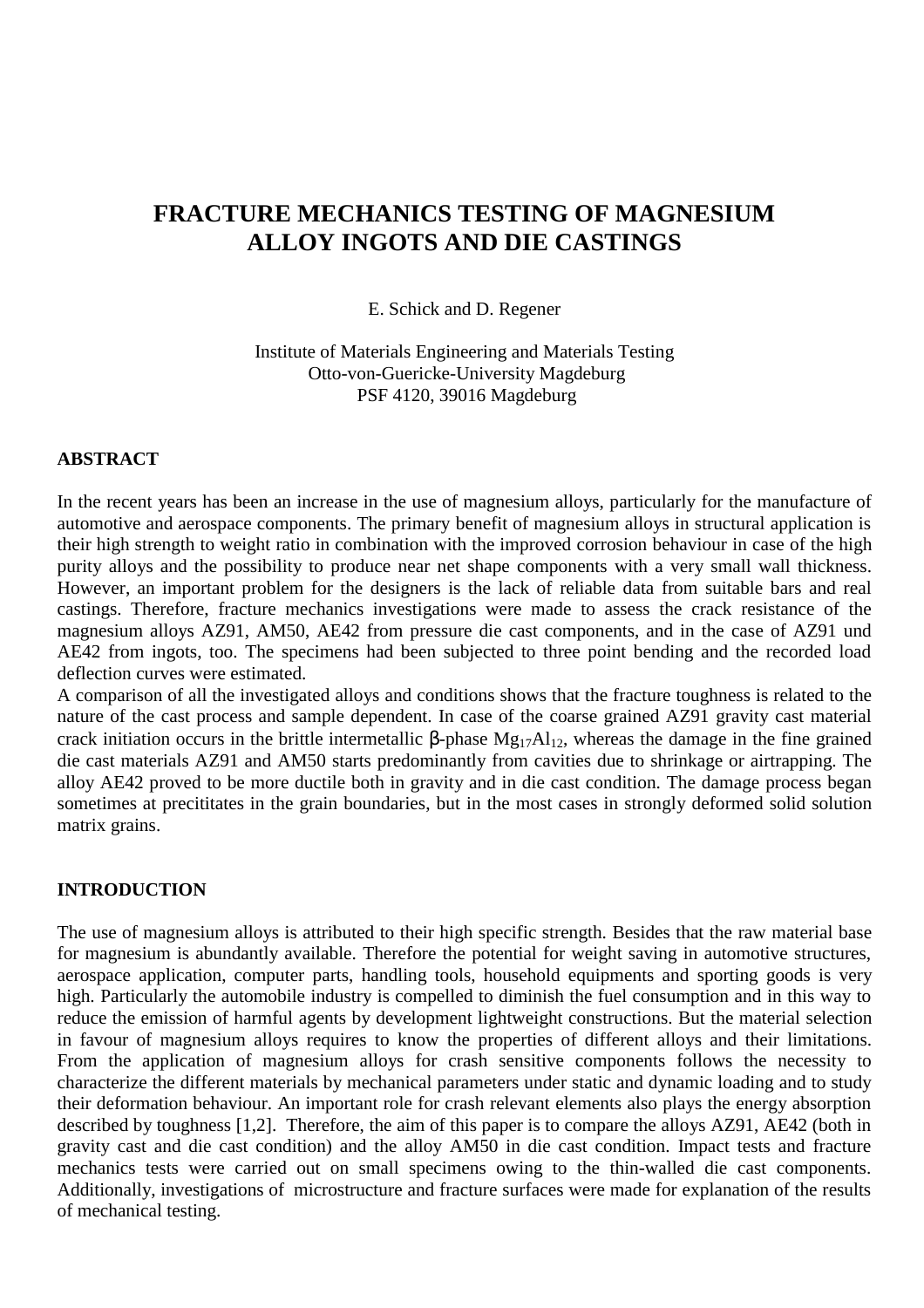## **MATERIAL CHARACTERIZATION AND EXPERIMENTS**

Specimens were taken from ingots in case of the gravity cast (GC) alloys AZ91 and AE42 and from die cast (DC) components also for AZ91, AE42 and AM50. The chemical composition is given in Table 1. With the aim to compare all the materials with regard to their real mechanical properties investigations were carried out on specimens with the dimensions 5x10x55 mm with reference to an unnotched Charpy specimen of half thickness available from all the raw material sections. Such plates were subjected to bending and impact tests, used for hardness measurements, and microstructure investigations. Besides from these plates also small flat tensile specimens were machined with a section of  $\approx$  5x5 mm and a gauge length of 30 mm. Table 2 summarizes the results of different tests.

| Alloy/      | AI   | Zn        | Mn    | <b>RE</b> |
|-------------|------|-----------|-------|-----------|
| condition   | [%]  | [%]       | [%]   | [%]       |
| AZ91(GC)    | 9.0  | 0.67      | 0.22  |           |
| AZ91(DC)    | 8.2  | 0.73      | 0.20  |           |
| $AE42$ (GC) | 4.0  | 0.007     | 0.35  | $2 - 3$   |
| $AE42$ (DC) | 4.1  | not anal. | 0.19  | 3.2       |
| AM50 I (DC) | 4.95 | 0.471     | 0.248 |           |

TABLE 1 CHEMICAL COMPOSITION OF ALLOYS INVESTIGATED

TABLE 2 MECHANICAL PROPERTIES

| Alloy/<br>condition | $R_m$<br>$[Nmm^{-2}]$ | $A_{30}$<br>[%] | HB5/250 | HV <sub>5</sub> | $\sigma_{\rm b}$<br>$[Nmm^{-2}]$ | $\alpha$<br>[grd] | $\bf K$<br>$[J]$ |
|---------------------|-----------------------|-----------------|---------|-----------------|----------------------------------|-------------------|------------------|
| AZ91(GC)            | 115                   | $\overline{2}$  | 66      | 90              | 208                              | 2.6               | 2.7              |
| AZ91(DC)            | 180                   | 1               | 72      | 100             | 270                              | 4.6               | 1.4              |
| $AE42$ (GC)         | 142                   | 7               | 64      | 75              | 270                              | 10.7              | 5.4              |
| $AE42$ (DC)         | 188                   | $\overline{4}$  | 58      | 64              | 267                              | 12.6              | 6.2              |
| AM50 I (DC)         | 215                   | 2.1             | 64      | 81              | 350                              | 3.2               | 3.5              |
| $AM50$ II (DC)      | 125                   | 0.8             | 69      | 92              | 270                              | 2.6               | 1.8              |

The bending strength in Table 2 is calculated from the maximum load in the moment of fracture or formation of the first crack. The bending angle was actually determined after the test and is thus a measure only of the plastic deformation. For estimation of toughness all the alloys were tested at room temperature in a 15 J pendulum impact machine with an angle of impact of 90 $^{\circ}$  (maximum of impact energy = 7.73 J; v = 2.73 m/s). In case of the AZ91 and AE42 gravity cast alloys and the AZ91 die cast element it was possible to manufacture real Charpy specimens. They were impact tested (with and without notch) and also used for the fracture mechanics investigations after precracking. From the other components with smaller wall thickness bending specimens were machined and partly precracked or prepared with a sawing cut by a diamond wire.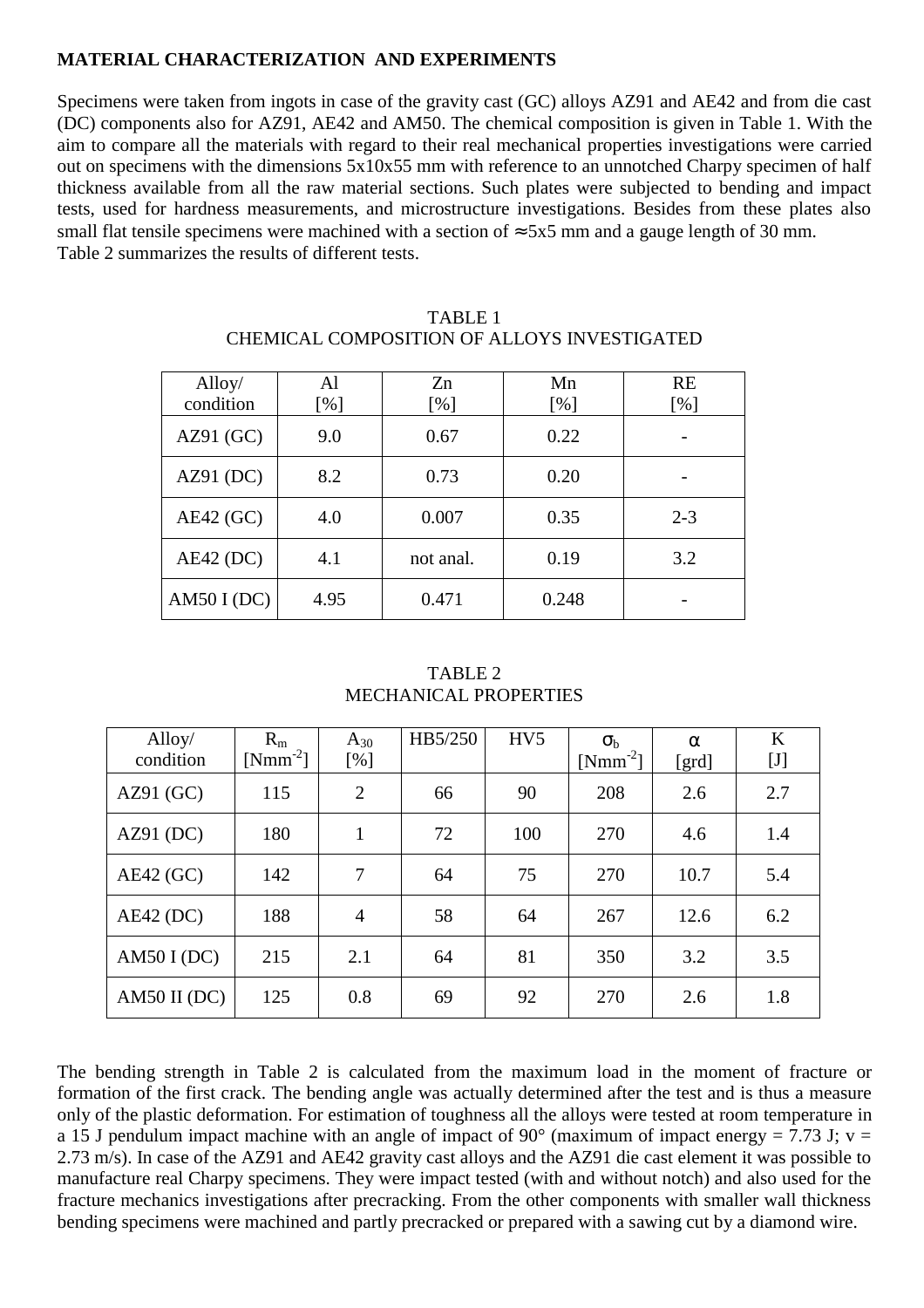For the microstructural examination [3,4,5] the specimens were prepared by wet grinding on silicon carbide paper up to grade 2400 and by polishing with finally 1µm diamond paste. The etching solution used was 1 or 2% alcoholic nitric acid .

## **RESULTS AND DISCUSSION**

Firstly, the results of the microstructural investigations will be discussed. Figs. 1 and 2 show the microstructure in the alloy AZ91. The microstructure reveals generally in dependence on the cooling rate. In both types of castings were found the same constituents: solid solution matrix grains surrounded by coring rims with a remarkable higher aluminium content due to the very low rate of diffusion of the Al-atoms, and the βphase Mg17Al12. With regard to the magnification it is evident that the low solidification rate in case of the gravity cast causes the growth of large grains of 100 to 200µm in size and a certain amount of β-phase both in compact and in lamellar form, while the microstructure of the pressure die cast AZ91 with an essentially higher cooling rate is characterized by finer grains (10-20 µm) and a volume fraction of β-phase dependent on the local chemical composition and solification time [6,7].

The microstructure of the both types of the alloy AE42 is presented in Figs. 3 and 4. Rare Earth elements (RE) were added as mixed metal with a composition of 50% Ce, 25% La, 20% Nd and 3%Pr [8].







**Figure 1:** Microstructure of AZ91, ingot **Figure 2:** Microstructure of AZ91, die casting



**Figure 3:** Microstructure of AE42, ingot **Figure 4:** Microstructure of AE42, die casting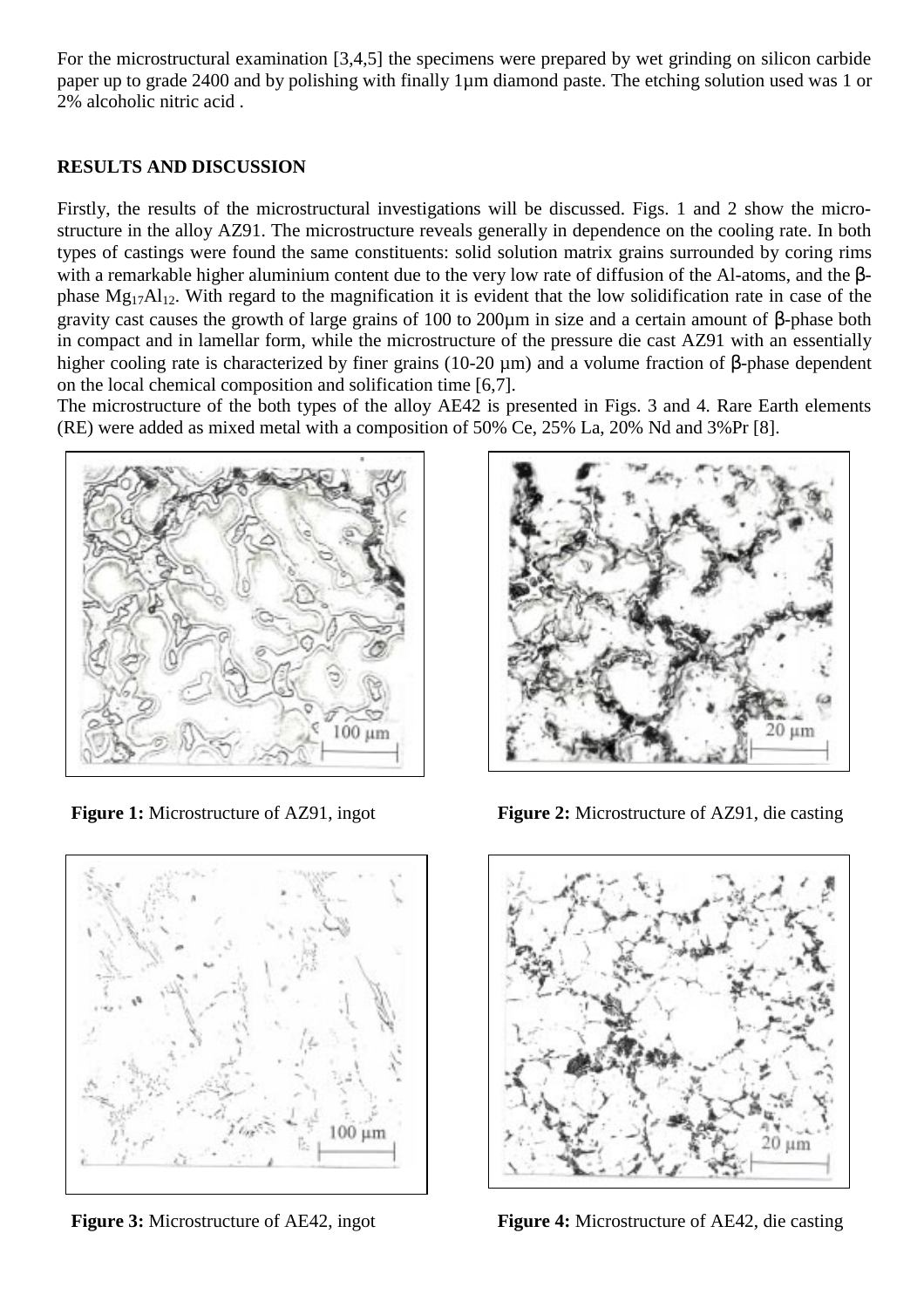The benefit of the alloy is the retention of strength at elevated temperatures. In the ingot very large columnar macrograins were observed. Because of that no grain boundaries are visible at higher magnification. EDXinvestigations reveal that the Al-content of the matrix is very low and that in agreement with the Mg-RE phase diagram no significant amounts of RE metals are dissolved in the matrix. As can be seen from Fig. 3, a great number of particles of different kinds has been precipitated.

The dark compact phase shows besides Magnesium and low Aluminium high contents of Mn and RE elements, whereas it may be assumed that the long needlelike particles are β-phase enriched with RE metals. The other lamellar or globular precipitates are eutectic phases of Al-RE- and Mg-Al-type.

In the pressure die cast condition the microstructure of the alloy AE42 appears as a fine grained  $\alpha$ -matrix; there only exists a small fraction of with aluminium supersatured solid solutions. From additional TEM investigations [9] it was followed that the lamellar phase mixture probably consists of Al<sub>4</sub>RE- and Mg<sub>4</sub>Al<sub>3</sub>phases. At the grain boundaries small bands of β-phase can be observed, and the very small globular particles were identified as  $Al<sub>11</sub>RE<sub>3</sub>$ . In comparison with the gravity cast AE42 all the precipitated phases are much smaller in the pressure die cast AE42.

For the investigation of the alloy AM50 two pressure die castings were available; a steering wheel frame (I) as a crash sensitive element and a fixing element (II) without special requirements or danger potential. The addition of manganese to the Mg-Al-alloys occurs to improve the ductility of the material. The microstructure of both elements is shown in Figs. 5 and 6.



steering wheel frame fixing element



 **Figure 5:** Microstructure of AM50 I, die casting **Figure 6:** Microstructure of AM50 II, die casting

The solidification process of AM50 [1,6,10] is similar to that described for the alloy AZ91, but the reduced Al-content leads to a lower volume fraction of β-phase. On both images the cored matrix grains are visible and in the grain boundaries can be seen the eutectic β-phase. In the microstructure of the element II the coring was more distinct as in the steering wheel frame, also the β-content seems to be higher and in some local regions of this element the eutectic phases were found in spongelike shape (Fig. 6, right part). Besides them much microcracks and shrinkage porosity were observed**.** With regard to SEM micrographs white lumpy inclusions were found in both elements; they were identified as Al<sub>8</sub>Mn<sub>5</sub>-phase. The described specific microstructure in the different alloys will be correlated to the results of mechanical testing and fracture mechanics investigations.

As shown in Table 2 all the materials were characterized by mechanical parameters from industrial castings, that means these parameters are not related to defect-free material. Both the ultimate strength and the fracture elongation are to small due to local concentration of the brittle β-phase in the AZ91 (GC) and shrinkage porosity and gas pores in the die cast material of AZ91 and AM50 (Figs. 7 and 8), while the hardness measurements and the bending tests provided values in a real scale. As a criterion for plastic deformation the bending angle shows the superiority of the AE-alloys.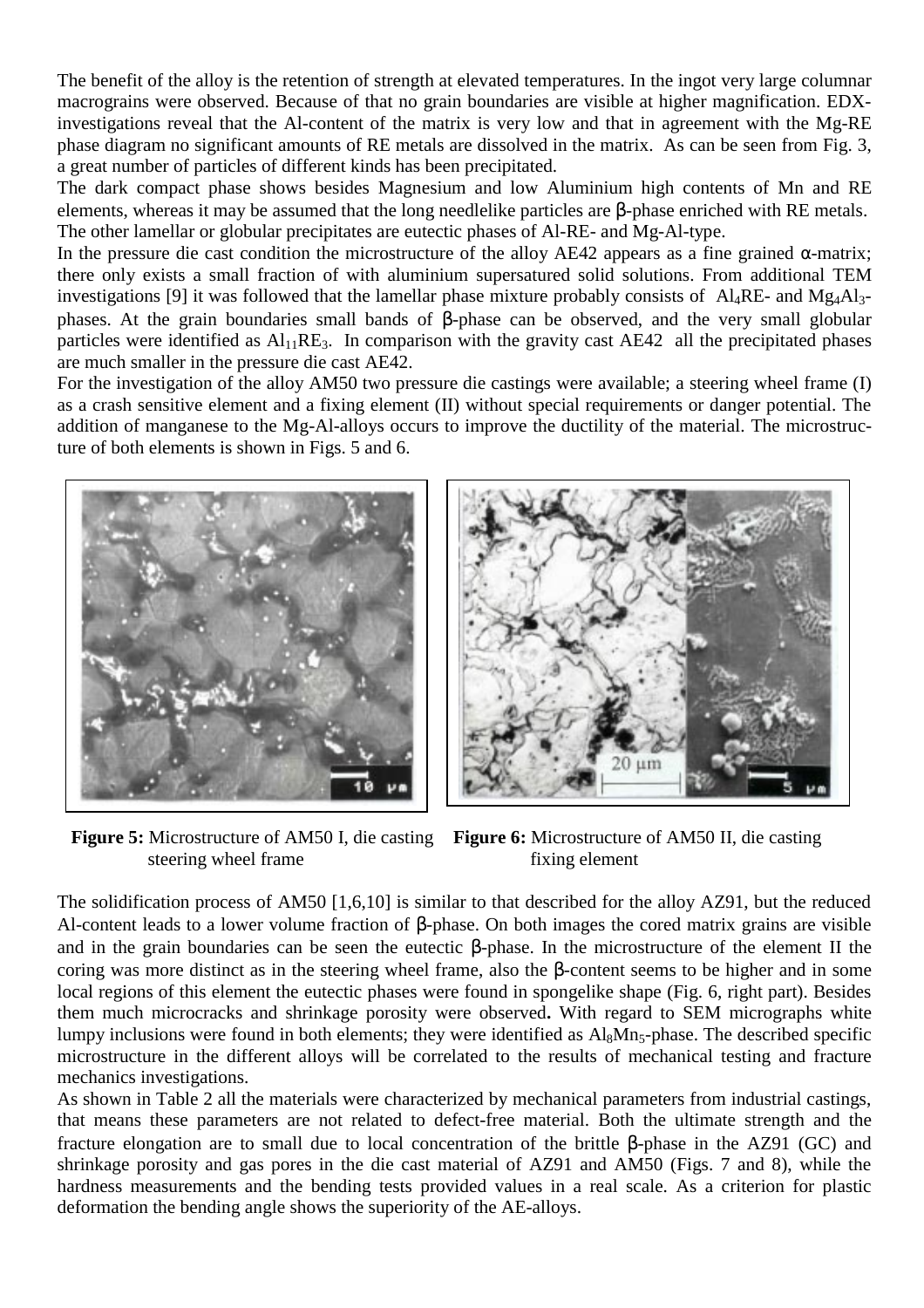

**Figure 7:** Shrinkage porosity on the fracture **Figure 8:** Gas pore with oxid layer on the surface of AM 50 II (DC) fracture surface of AZ91 (DC)



fracture surface of AZ91 (DC)

The energy absorption capability of the different materials is characterized by the impact test response. The K-values determined on 5x10x55 mm plates (Table 2) seem to be able to separate the impact sensitivity of the investigated alloys with regard to their microstructure and castings defects, also in comparison with the fracture elongation data. From testing results of real Charpy specimens without notch and with a machinedin notch (Table 3) can be underlined the utility of a fitted impact test in quality control procedures of cast products.

Remarkable are the large differences between the two AM50 charges (Table 2) which cannot only result from the higher porosity in the AM50 II. To contribute to the explanation of this fact subsequent EDXinvestigations were made. It was found that the Al-content with  $\approx$  7% was too high, near the composition of an AZ81. This explains the similarity of the data to that of AZ91. The casting of AM50 often occurs by mixing of AZ91 with AM20 to reduce the Al-content. For lack of carefullness could it be possible that such a component is subjected to impact loading.

| Alloy/<br>condition | K<br>without notch | KV2         | $K_{Fmax}$ [MPa m <sup>1/2</sup> ] |                         |                        |                         |
|---------------------|--------------------|-------------|------------------------------------|-------------------------|------------------------|-------------------------|
|                     | $[\mathrm{J}]$     | $[J]$       | $10x10$ mm<br>fatigue crack        | $3x6*$ mm<br>sawing cut | 3x6mm<br>fatigue crack | 10x5mm<br>fatigue crack |
| AZ91(GC)            | $3.4 - 6.8$        | $2.4 - 2.6$ | $12.9 - 14.5$                      |                         |                        | 11.8-13.5               |
| AZ91(DC)            | $1.4 - 4.8$        | $0.8 - 1.2$ | $7.7 - 12.6$                       | $10.1 - 14.0$           | $7.1 - 11.7$           | $8.2 - 9.6$             |
| $AE42$ (GC)         | 8.6-14.4           | $4.0 - 4.9$ | 16.4-17.9                          |                         |                        |                         |
| $AE42$ (DC)         |                    |             |                                    | 20.0                    | 15.7-19.4              | 16.4-19.1               |
| AM50 $I(DC)$        |                    |             |                                    | 15.9-16.5               |                        |                         |
| $AM50$ $II(DC)$     |                    |             |                                    | $7.2 - 9.9$             |                        |                         |

TABLE 3 IMPACT TOUGHNESS AND FRACTURE TOUGHNESS

\* Specimen width x specimen hight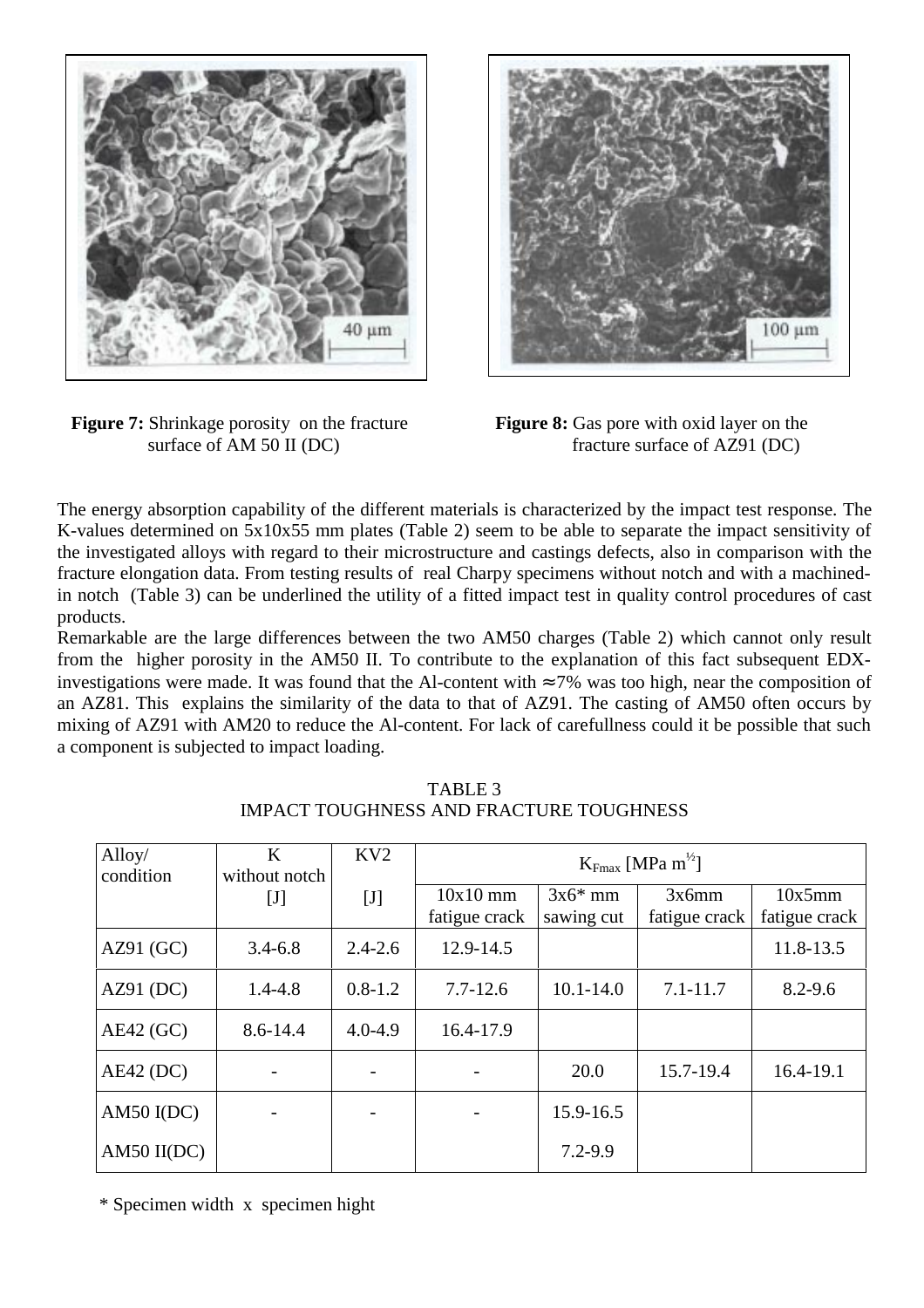The fracture mechanics tests were carried out in different ways. The loading occured both in a usual tensilecompression test machine and in a special bending stage as an additional equipment to the SEM allowing the direct observation of the damage process [11]. In the Table 3 are presented the obtained fracture toughness values calculated from  $F_{\text{max}}$  [12]. The differences in the fracture toughness reflect the distinction in the chemical composition, paticularly in the Al-content, and in the cast technology. To comment the influence of the fatigue crack or sawing cut on the test result the number of investigated specimens is still to low. It seems that a sawing cut necessary in small specimen leads to some higher fracture toughness values.

From the recorded load-deflection curves it was possible to conclude that a determination of fracture toughness by using of  $F_{\text{max}}$  in a linear-elastic manner underestimates the ductility of the most of the investigated alloys. Only the specimens from AZ91 (DC) and AM50 II (DC) failured by fracture. Therefore a comparison on specimens similar in the outside dimensions and the  $a_0/W$ - ratio was made to calculate the fracture toughness in formal accordance with fracture mechanics test standards [12,13] by different approaches. The results are listed in Table 4 for the pressure die cast materials. The both  $K<sub>1</sub>$ -values are exchanged values from J-integral into K using for  $J_{\text{ges}}$  the complete work was done in the specimen and for  $J_{el/pl}$  the plastic portion, only.

| FRACTURE TUUUHINESS USINU DIFFERENT ASSESSMIENTS |                   |         |                    |              |  |
|--------------------------------------------------|-------------------|---------|--------------------|--------------|--|
| K in MPa $m^{\frac{1}{2}}$<br>alloy              | $K_{\text{Fmax}}$ |         | $\mathbf{N}$ J ges | $K_{Jel/pl}$ |  |
| (DC)<br>AZ91                                     | 0.0               | $\cdot$ | 17 1               |              |  |

AE42 (DC) 18.1 13.7 35.7 33.2 AM50 I (DC) 16.4 14.2 24.9 22.6 AM50 II (DC)  $\begin{array}{|c|c|c|c|c|c|c|c|} \hline 8.2 & 7.2 & 16.4 & 13.8 \hline \end{array}$ 

TABLE 4 NECC HEING DIEEEDENT ACCECCMENTS

The use of an elastic-plastic approach seems to be better to qualify the different alloys with regard to their deformability and crack sensitivity. Therefore, in cases of the application of ingots as raw material and a thick-walled AZ91 pressure die casting precracked Charpy specimens were used to develop crack resistance curves J -  $\Delta a$  by application of the multispecimen test method (Fig. 9).



**Figure 9:** Crack resistance curves J - ∆a and fracture surfaces of AE42 (GC)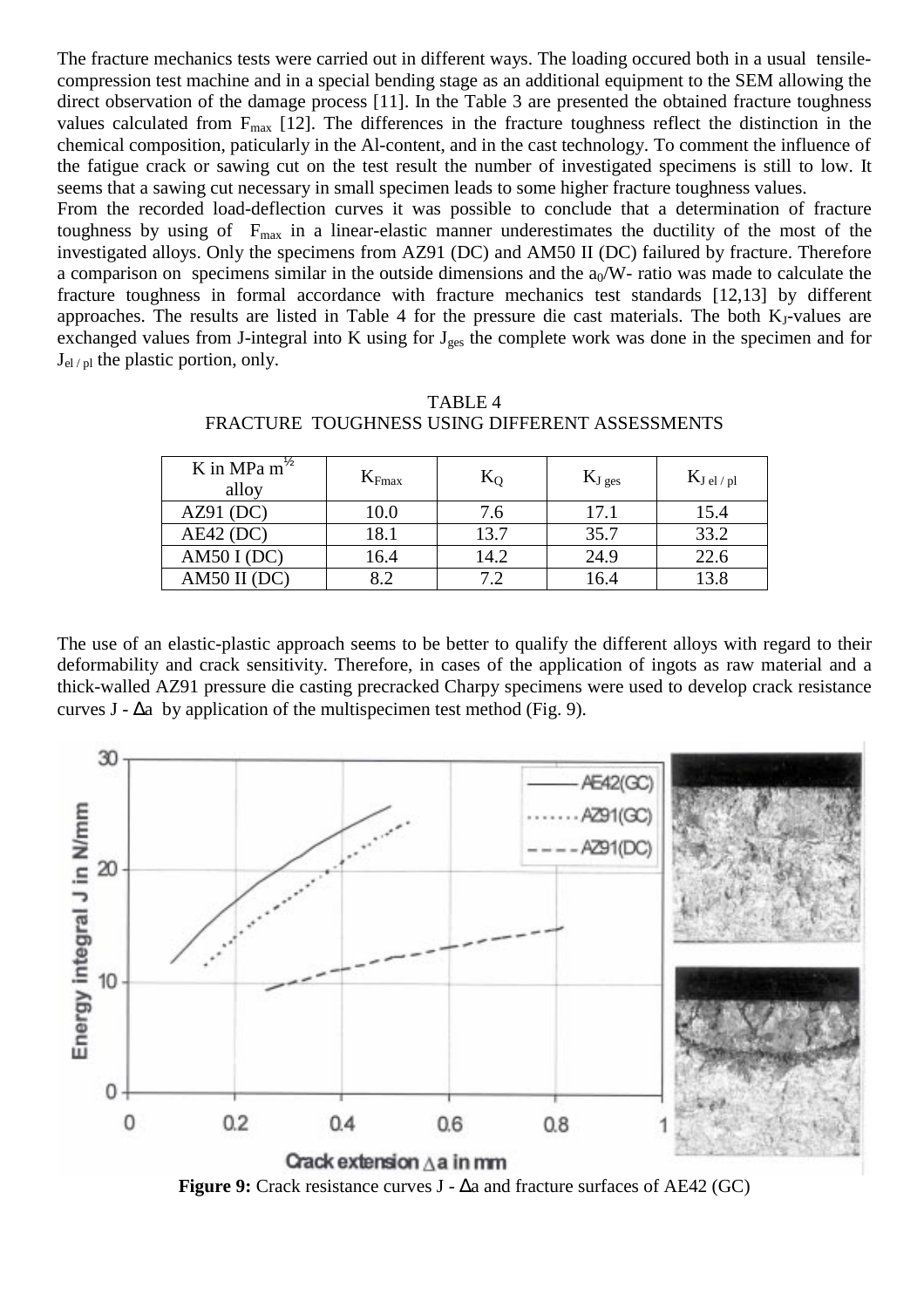Precracked specimen were loaded to different displacement levels and after unloading the amount of crack extension has to be marked. The heat tinting method, which on steels provides excellent results, was not successfull on magnesium alloys at different temperatures and furnace atmospheres. Therefore, the specimens were subjected to a second fatigue loading. Microscopically, the both fatigue fracture surfaces can be observed. However, an exact separation allowing the measurement of the stable crack growth ∆a is not possible. Although the use of liquid penetrants is not recommended in the ASTM E1737 [13] blue and red crack penetrants oil based with magnetic particles had been tested. After spraying the specimens were dried at 80°C for several hours and broken. Like to see on the micrograph in Fig. 9 the red penetrant (upper image) gives no sufficient contrast on the fracture surface, whereas the blue suspension is characterized by excellent creep properties, but a bad drying behaviour. The short time for the second cyclic loading is time enough that the penetrant creeps in the growing fatigue crack (Fig. 9, under image). Resulting from the very large grains in the AE42-ingot, the fatigue crack surface is very rough. Maybe further tests with other fatigue loading parameters can contribute to change the appearance and the roughness of the fatigue crack areas.

From the experimentally determined J-∆a-curves in Fig. 9 can be seen that the crack resistance in the AZ91 (DC) is the lowest one. In a great number existing casting defects considerably reduce the crack resistance. In the opposite to the behaviour in the tensile test the AZ91 (GC) specimens show a rather high crack resistance. This is attributed to the inhomogeneity with regard to the matrix grain size and volume fraction, size and distribution of the brittle β-phase  $Mg_{17}Al_{12}$ . Fig. 10 illustrates the crack path within the microstructure of AZ91 (GC). The propagating crack grows along grain boundaries covered with compact and discontinuously precipitated β-phase. In the alloy AE42 (GC) the precipitates form no chains or nets. Locally were found ring-shaped clusters of fine precipitates (Fig. 11). These are not artefacts from the preparation process, by TEM investigations can be lightened the character of the different particles, only. From the crack path in Fig. 11 is evident that the extension is primary controlled by the stress field on the crack tip. The initial crack as a fatigue crack or formed by precipitate debonding can blunt in the matrix and in this way a certain amount of energy is used for plastic deformation. Therefore, the alloy AE42 (DC) is characterized by a crack resistance curve with a rather high slope. Because the mentioned above problems to measure the stable crack length no results were get in the region of very small ∆a-values. A stretched zone like in steels and in other materials was not found up to now. For this reason it is also impossible to define a criterion for a crack initiation toughness.



**Figure 10:** Crack path in AZ91 (GC) through **Figure 11:** Crack path in AE42 (GC), void  $Mg_{17}Al_{12}$  - phase coalescence